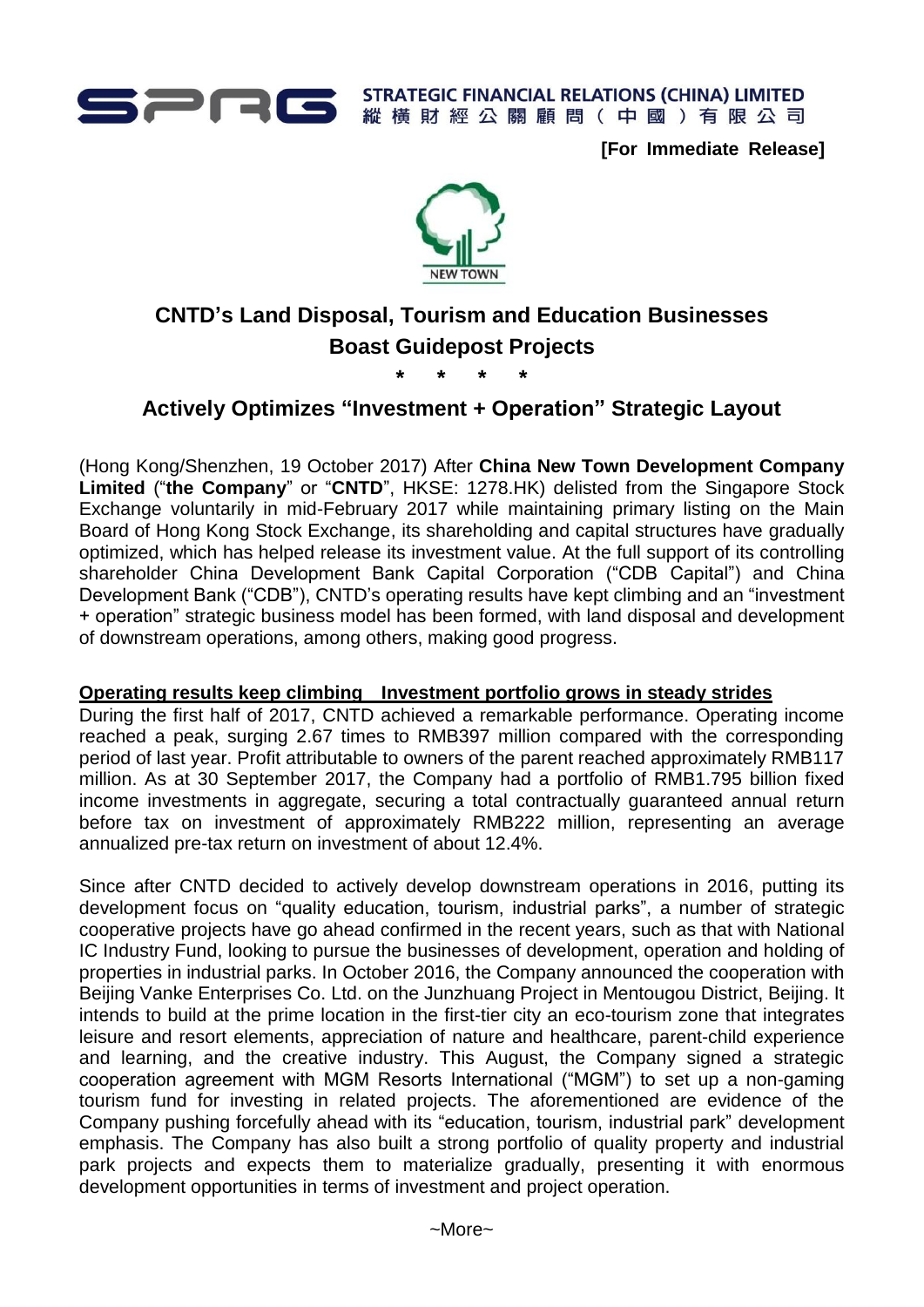Moreover, the Company has made good progress with projects on hand. Disposal of the land parcel on the Eastern side of Luodian New Town, Baoshan District in Shanghai has resumed, which is expected to generate income and cash flow for the Company in the next few years.

#### **Cooperation agreement with MGM lays foundation for tourism industry development**

On 7 August 2017, CNTD announced that it had entered into a Memorandum of Understanding with MGM, to establish an industry fund focusing on non-gaming tourism, leisure and cultural development. The Company and MGM intend to subscribe for US\$200 million and US\$100 million in the Fund respectively. After the entering into the agreement and the establishment of the Fund, the parties agree to complete the initial contribution of 10% of their respective committed capital. The rest of funding will be gradually contributed subject to the actual investment progress of projects. The Fund's mandate is to invest in the non-gaming tourism projects, mainly within China, while also seeking investment opportunities in strategically core cities in countries along the "One Belt One Road". The Company has identified tourism as a strategically important downstream sector of urbanization, with excellent prospects. On top of that, entering into an MOU with MGM represents another solid step of CNTD in the tourism industry and establishes its solid foundation for development of the tourism industry.

Looking ahead, it will keep growing its fixed-income investment mix to generate stable cash flow from distinct sources to the Company, and at the same time, capitalize on its business network and land bank advantages to speed up investment in and operation of such downstream urbanization operations as education, tourism and industrial parks. It will strategically secure at lower cost opportunities to invest in large integrated land development in core cities, and also actively look for opportunities to hold quality investment properties in core areas of major cities. Such endeavors will consolidate the Company's presence as an urban resources integrator and a one-stop urban development solution provider.

 $~\sim$ Fnd $~\sim$